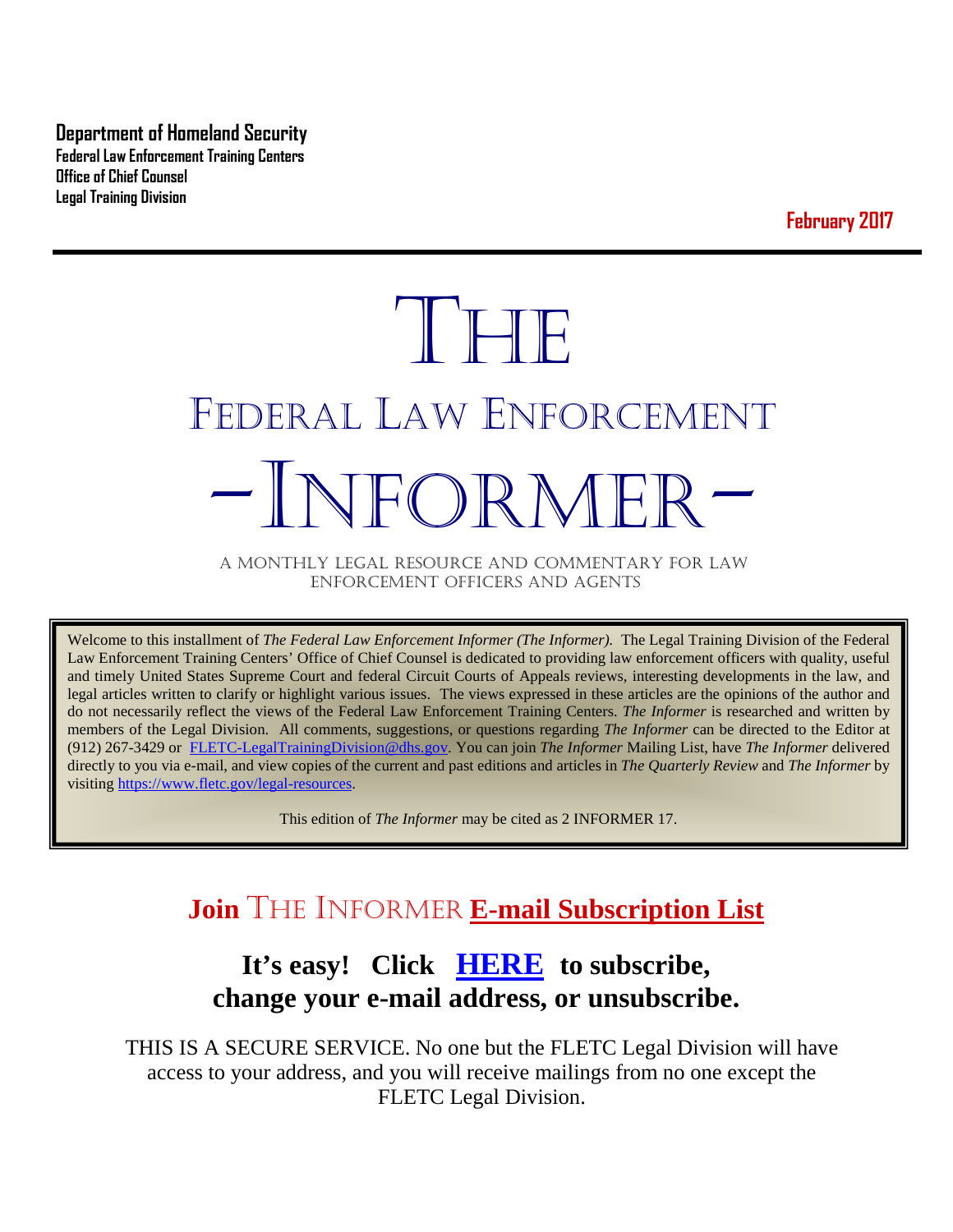# **The Informer – February 2017**

# **Law Enforcement Case Granted Certiorari by the United States Supreme Court:**

| District of Columbia v. Wesby: Probable Cause to Arrest / Qualified Immunity                                                                                                                                                                                       |
|--------------------------------------------------------------------------------------------------------------------------------------------------------------------------------------------------------------------------------------------------------------------|
| <b>Case Summaries</b>                                                                                                                                                                                                                                              |
| <b>Circuit Courts of Appeals</b>                                                                                                                                                                                                                                   |
| <b>Fourth Circuit</b>                                                                                                                                                                                                                                              |
| <b>United States v. Robinson:</b> Whether an officer has to establish that the suspect is<br>both armed and dangerous before the officer can conduct a lawful Terry frisk5                                                                                         |
| <b>Fifth Circuit</b>                                                                                                                                                                                                                                               |
| <b>Hamilton v. Kindred:</b> Whether the plaintiffs adequately alleged an excessive use<br>of force regarding a body cavity search, and whether an officer at the scene could be                                                                                    |
| <b>Eighth Circuit</b>                                                                                                                                                                                                                                              |
| <b>United States v. Yorgensen:</b> Whether a Fourth Amendment violation required suppression<br>of the defendant's incriminating statements, or whether the attenuation doctrine applied7                                                                          |
| United States v. McCoy: Whether the warrantless search of a probationer's computers                                                                                                                                                                                |
| <b>Tenth Circuit</b>                                                                                                                                                                                                                                               |
| United States v. Juszczyk: Whether the defendant retained a reasonable expectation of                                                                                                                                                                              |
| Vogt v. City of Hays: Whether the self-incrimination clause of the Fifth Amendment<br>prohibits the use of compelled statements in a probable cause hearing, whether four<br>officers were entitled to qualified immunity, and whether the district court properly |
| <b>Eleventh Circuit</b>                                                                                                                                                                                                                                            |

**Dukes v. Deaton:** Whether an officer was entitled to qualified immunity after he threw a flashbang into a room without first performing a visual inspection, and whether the officer's supervisor was entitled to qualified immunity for negligently training him.....................**[11](#page-10-0)**

♦

2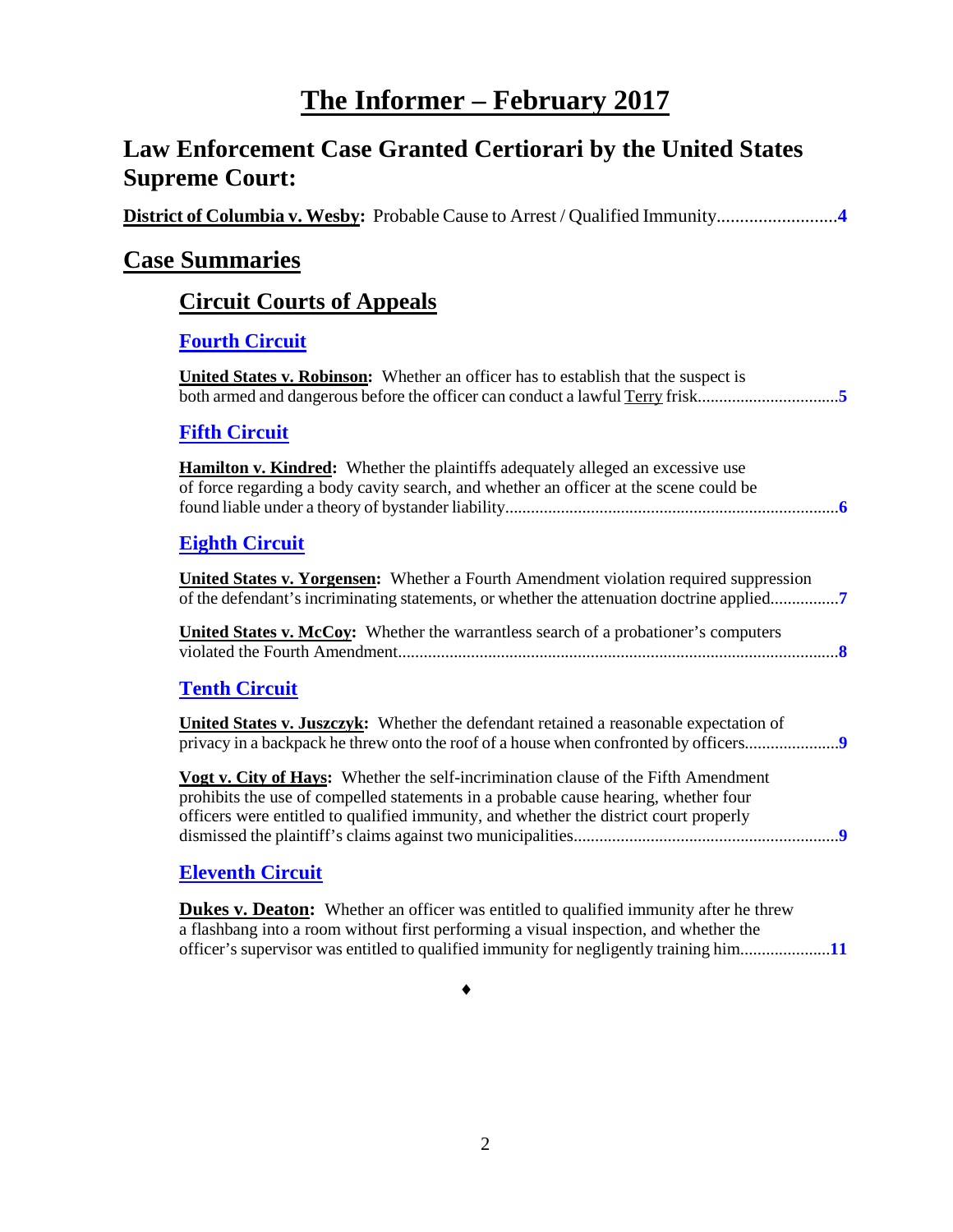## **FLETC Informer Webinar Series**

**Please check the FLETC Webinar Schedule and News section at: <https://share.dhs.gov/informer> for the March 2017 webinar schedule.**

#### ♦

### **To participate in a FLETC Informer Webinar:**

- 1. Click on the link to access the Homeland Security Information Network (HSIN).
- 2. If you have a HSIN account, enter with your login and password information.
- 3. If you do not have a HSIN account click on the button next to "Enter as a Guest."
- 4. Enter your name and click the "Enter" button.
- 5. You will now be in the meeting room and will be able to participate in the webinar.
- 6. Even though meeting rooms may be accessed before a webinar, there may be times when a meeting room is closed while an instructor is setting up the room.
- 7. Training certificates will be provided at the conclusion of each webinar.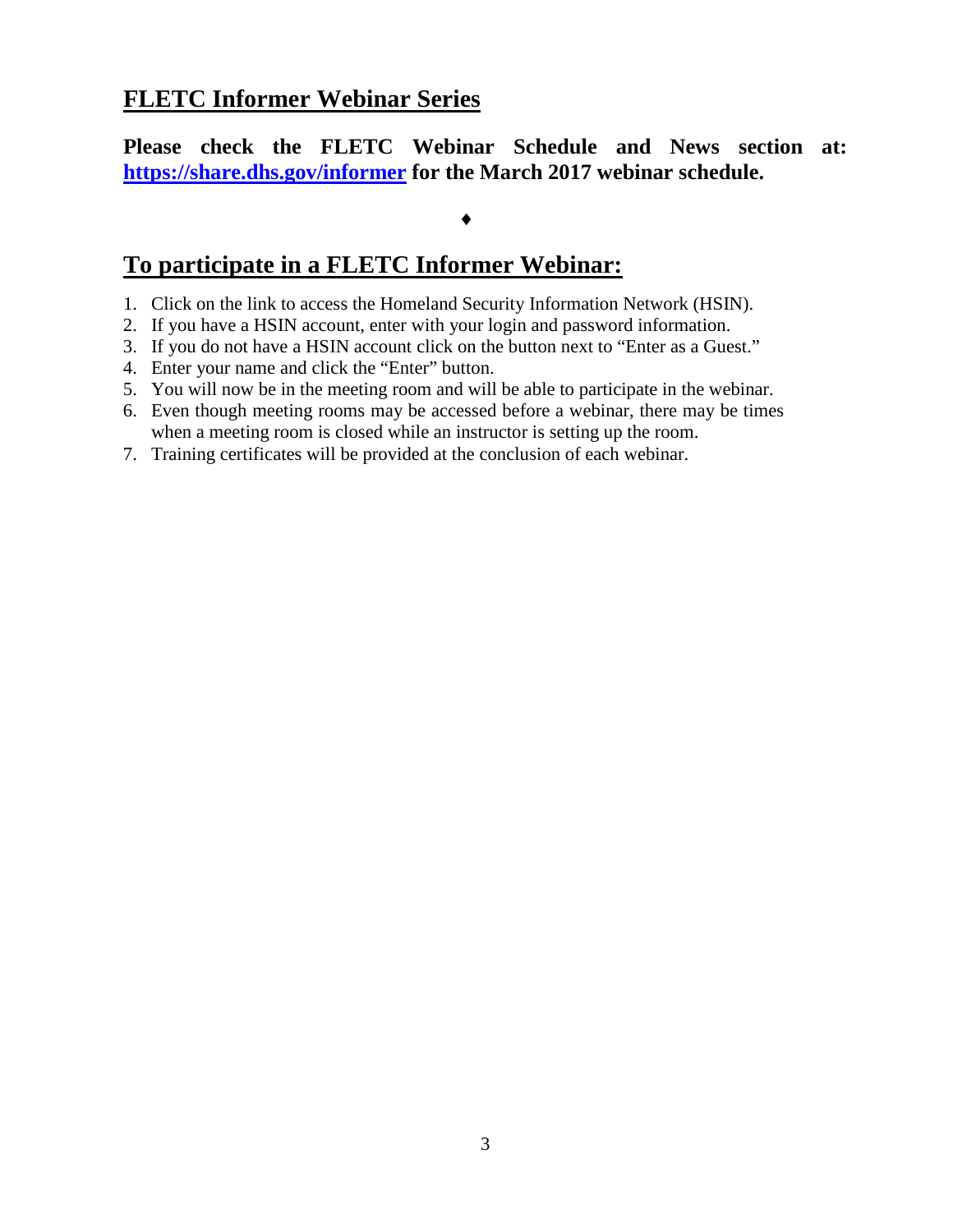# **Law Enforcement Case Granted Certiorari by the United States Supreme Court:**

#### **Fourth Amemdment: Probable Cause to Arrest / Civil Liablity: Qualifed Immunity**

<span id="page-3-0"></span>**District of Columbia v. Wesby** Decision Below: **[765 F.3d 13 \(D.C. Cir. 2014\)](http://cases.justia.com/federal/appellate-courts/cadc/12-7127/12-7127-2014-09-02.pdf?ts=1411135821)**

Police officers responded to a noise disturbance call at a vacant house. When the officers arrived, they discovered twenty-one men and women having a party. One of the women told the officers a woman, named Peaches, who was renting the house had given her permission to be in the house, while others said they had been invited to the party by another guest. Peaches was not present, but when one of the officers spoke to her on the phone, Peaches told the officer she had permission to be at the house. The officer eventually contacted the homeowner who denied Peaches was renting the house and denied the partygoers had his permission to be inside his house. A sergeant who had arrived on the scene during the investigation directed the officers to arrest everyone in the house for unlawful entry, a violation of District of Columbia law. Subsequently, the charges against the arrestees were dismissed.

Sixteen of the arrestees sued five police officers for false arrest. The arrestees argued that the officers lacked probable cause to arrest them because they had told the officers they had been invited to the house; therefore, they did not have the intent to trespass.

The district court and the District of Columbia Circuit Court of Appeals denied the officers qualified immunity. The officers appealed and the United States Supreme Court agreed to hear the case.

The issues before the Supreme Court are:

- 1. Whether the officers had probable cause to arrest under the Fourth Amendment. Specifically, when the owner of a vacant home tells the police that he has not authorized entry, can an officer who is trying to determine if he has probable cause to arrest those inside for trespassing discredit the suspects' questionable claims that they did not intend to trespass because they were invited inside.
- 2. Even if the officers did not have probable cause to arrest the trespassers, were the officers entitled to qualified immunity because the law was not clearly established in this regard.

The Court has not yet scheduled oral arguments in this case.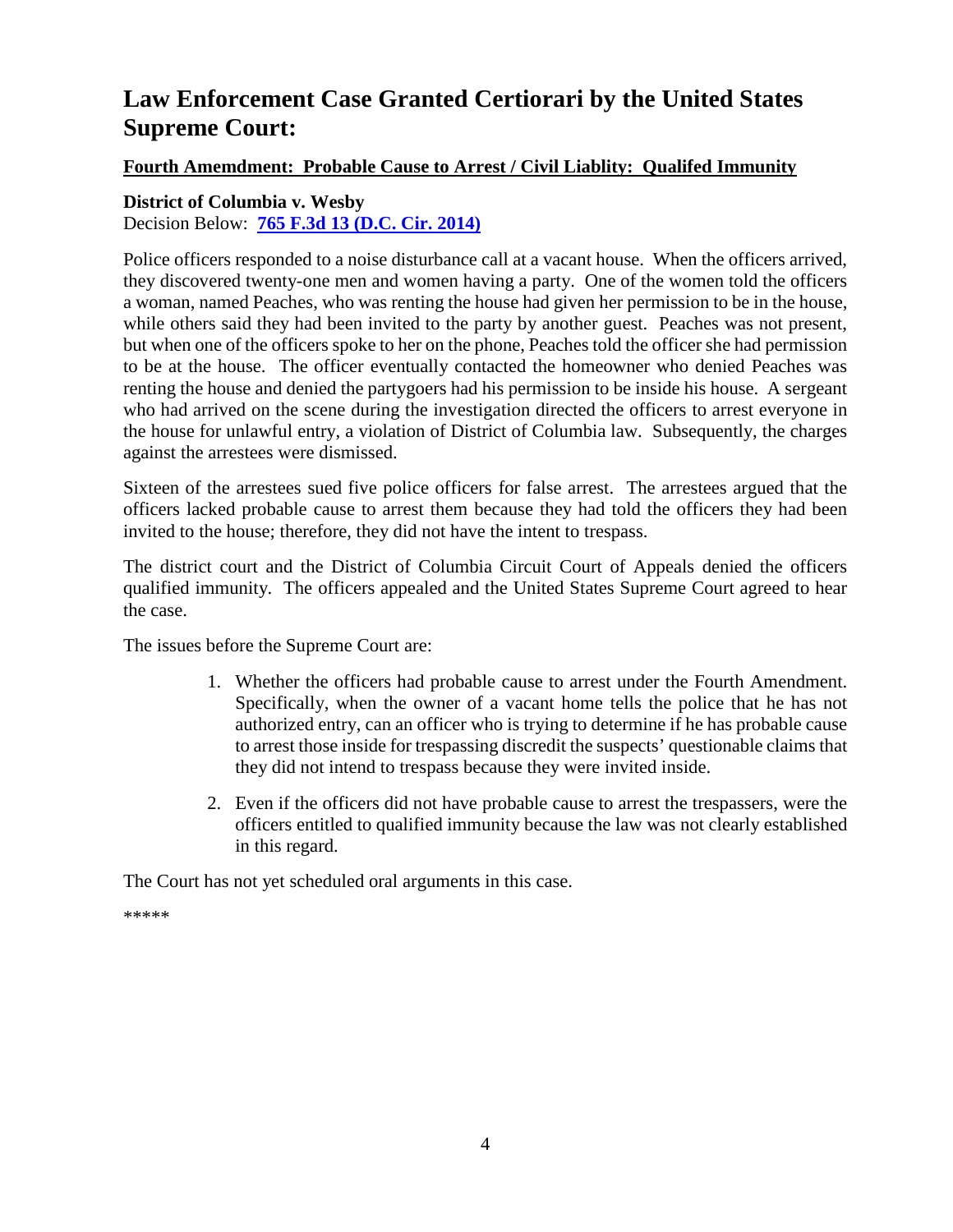# CASE SUMMARIES

# Circuit Courts of Appeal

# <span id="page-4-1"></span><span id="page-4-0"></span>**Fourth Circuit**

#### <span id="page-4-2"></span>**United States v. Robinson, 2017 U.S. App. LEXIS 1134 (4th Cir. W. Va. Jan. 23, 2017)**

Police officers received a tip that a man located in a parking lot known for drug activity had just loaded a firearm, concealed it in his pocket, and got into a car driven by a woman. An officer located the car and conducted a traffic stop after he saw that its occupants were not wearing seatbelts. The officer ordered Robinson, the passenger, to exit the car, and when he did, another officer frisked Robinson for weapons. The officer seized a loaded gun from the front pocket of Robinson's pants. Robinson was arrested for being a felon in possession of a firearm.

Robinson filed a motion to suppress the firearm, claiming the officer's frisk violated the Fourth Amendment. Robinson argued that to support a Terry frisk for weapons, an officer must reasonably suspect the person being frisked is both armed and dangerous. Here, while the officer might have suspected that he was carrying a loaded firearm, Robinson claimed the officer had no facts to support a belief that he was dangerous. At the time of the frisk, West Virginia residents could lawfully carry a concealed firearm if they had received a concealed carry license from the state. According to Robinson, as far as the officer knew, the state could have issued him a permit to lawfully carry a concealed firearm.

The court disagreed, noting the Supreme Court has repeatedly recognized that whenever police officers conduct a traditional Terry stop or a traffic stop, they subject themselves to a risk of harm. Consequently, established Supreme Court case law imposes two requirements before an officer may conduct a frisk. First, the stop must be lawful. Second, that during the valid but forced encounter, or stop, the officer must reasonably suspect that the person is armed. As the Supreme Court found in **[Terry v. Ohio](https://www.law.cornell.edu/supremecourt/text/392/1)**, the officer reasonably suspected Terry was armed "and thus presented a threat to the officer's safety" while the officer was conducting his investigation. The Supreme Court deliberately linked "armed" and "dangerous," recognizing that frisks in subsequent cases were lawful where the stops were valid and the officer reasonably believed that the person stopped "was armed and thus" dangerous. The use of "and thus" recognizes that the risk of danger is created simply because the person, who was forcibly stopped, is armed.

In this case, the court held that an officer who makes a lawful traffic stop, and who has a reasonable suspicion that one of the vehicle's occupants is armed, may frisk that person for the officer's protection and the safety of everyone on the scene.

For the court's opinion: [http://cases.justia.com/federal/appellate-courts/ca4/14-4902/14-4902-](http://cases.justia.com/federal/appellate-courts/ca4/14-4902/14-4902-2017-01-23.pdf?ts=1485201616) [2017-01-23.pdf?ts=1485201616](http://cases.justia.com/federal/appellate-courts/ca4/14-4902/14-4902-2017-01-23.pdf?ts=1485201616)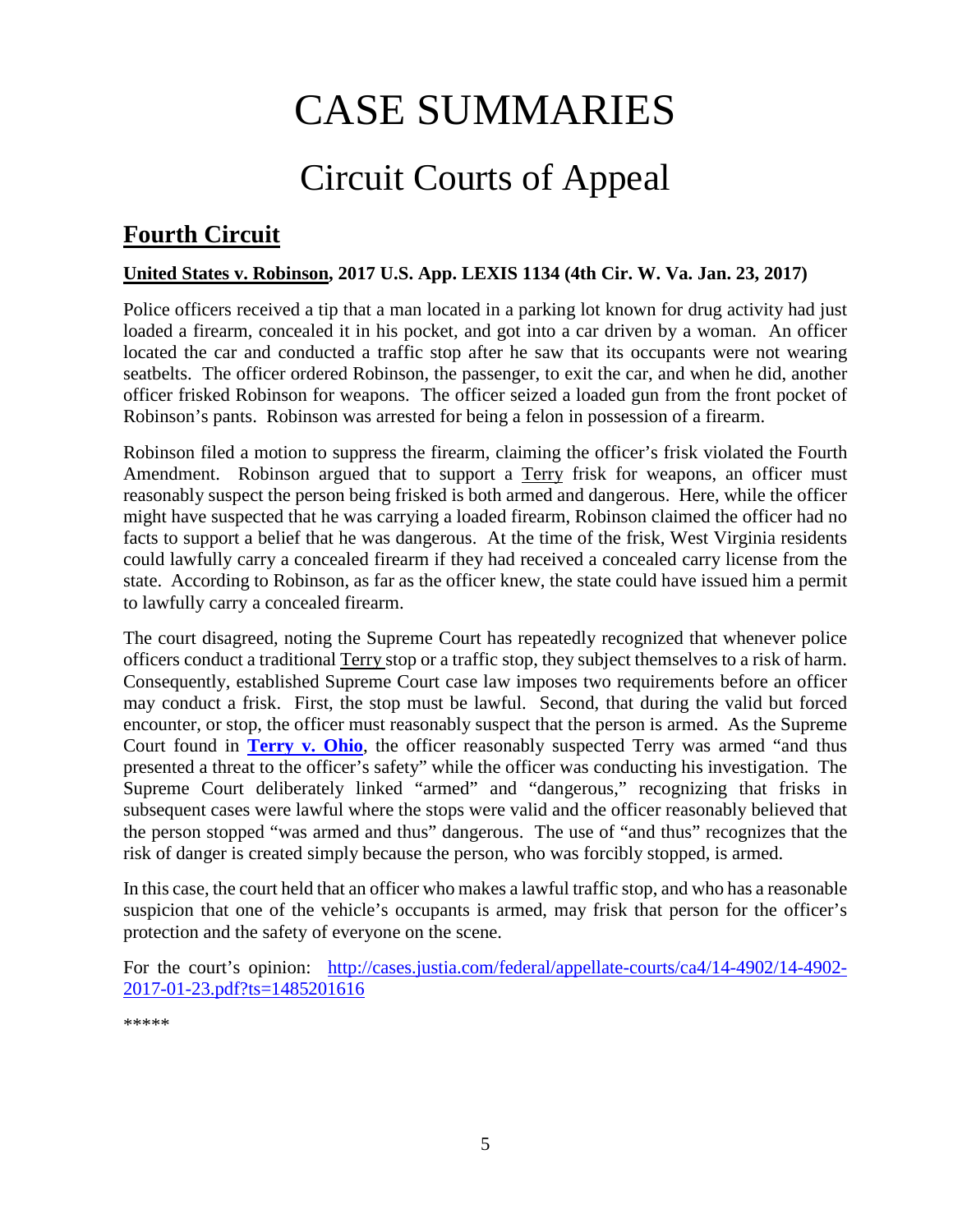# <span id="page-5-0"></span>**Fifth Circuit**

#### <span id="page-5-1"></span>**Hamilton v. Kindred, 2017 U.S. App. LEXIS 623 (5th Cir. Tex. Jan. 12, 2017)**

Brandy Hamilton and Alexandria Randle were pulled over by Officer Turner for speeding. After Officer Turner smelled marijuana, he ordered the women to exit their vehicle. Hamilton was wearing a bikini bathing suit, and Randle was similarly dressed. Officer Turner handcuffed the women and searched their vehicle. During this time, Officers Ron Kinard and Amanda Bui arrived. After Officer Turner searched the vehicle, he asked Officer Bui to search Hamilton and Randle. Officer Bui conducted a body cavity search on both women while on the side of the road.

Hamilton and Randle subsequently filed a lawsuit against the three officers under *42 U.S.C. § 1983* claiming the invasive cavity searches violated their Fourth Amendment rights to be free from unreasonable searches and seizures. Officers Turner and Bui reached settlement agreements with Hamilton and Randle. Officer Kindred argued that Hamilton and Randle failed to adequately allege that an excessive use of force occurred. In addition, Officer Kindred argued that he could not be liable under *42 U.S.C. § 1983* as a bystander for not intervening to prevent the body cavity searches; therefore, he was entitled to qualified immunity.

The district court denied Officer Kindred qualified immunity. The court found that Hamilton and Randle had adequately alleged a claim of excessive force. The court also held it was clearly established at the time of the incident that bystander liability applied. In addition, the court concluded that there was a serious dispute as to material facts in the case regarding the objective reasonableness of Officer Kindred's actions. Officer Kindred appealed to the Fifth Circuit Court of Appeals.

First, to bring a *§ 1983* excessive force claim under the Fourth Amendment, a plaintiff must show that she was seized. Here, the court of appeals found that Hamilton and Randle clearly alleged in their complaint that they were seized during the traffic stop when they were handcuffed and placed in the officers' patrol cars. In addition, the women alleged that they were detained for over thirtyminutes and subjected to invasive body cavity searches in violation of the Fourth Amendment.

Second, the court held that Officer Bui's insertion of her fingers into the plaintiffs' body cavities constituted a use of force, which the plaintiffs allege occurred during their seizure. Third, at the time of the incident, it was clearly established that it was not reasonable to conduct a roadside body cavity search, unless there were exigent circumstances that required the search to be conducted on the roadside rather than at a medical facility. Consequently, the court found that Hamilton and Randle alleged facts showing that they were subjected to an unreasonable use of force "excessive to its need."

The court further held, at the time of the incident, it was clearly established in the Fifth Circuit that an officer could be liable as a bystander in a case involving excessive force if he knew a constitutional violation was taking place and he had a reasonable opportunity to prevent the harm. However, because there were serious disputes as to material facts regarding Officer Kindred's potential liability as a bystander, the court of appeals lacked jurisdiction to hear this portion of the case and dismissed Officer Kindred's appeal.

For the court's opinion: [http://cases.justia.com/federal/appellate-courts/ca5/16-40611/16-40611-](http://cases.justia.com/federal/appellate-courts/ca5/16-40611/16-40611-2017-01-12.pdf?ts=1484267434) [2017-01-12.pdf?ts=1484267434](http://cases.justia.com/federal/appellate-courts/ca5/16-40611/16-40611-2017-01-12.pdf?ts=1484267434)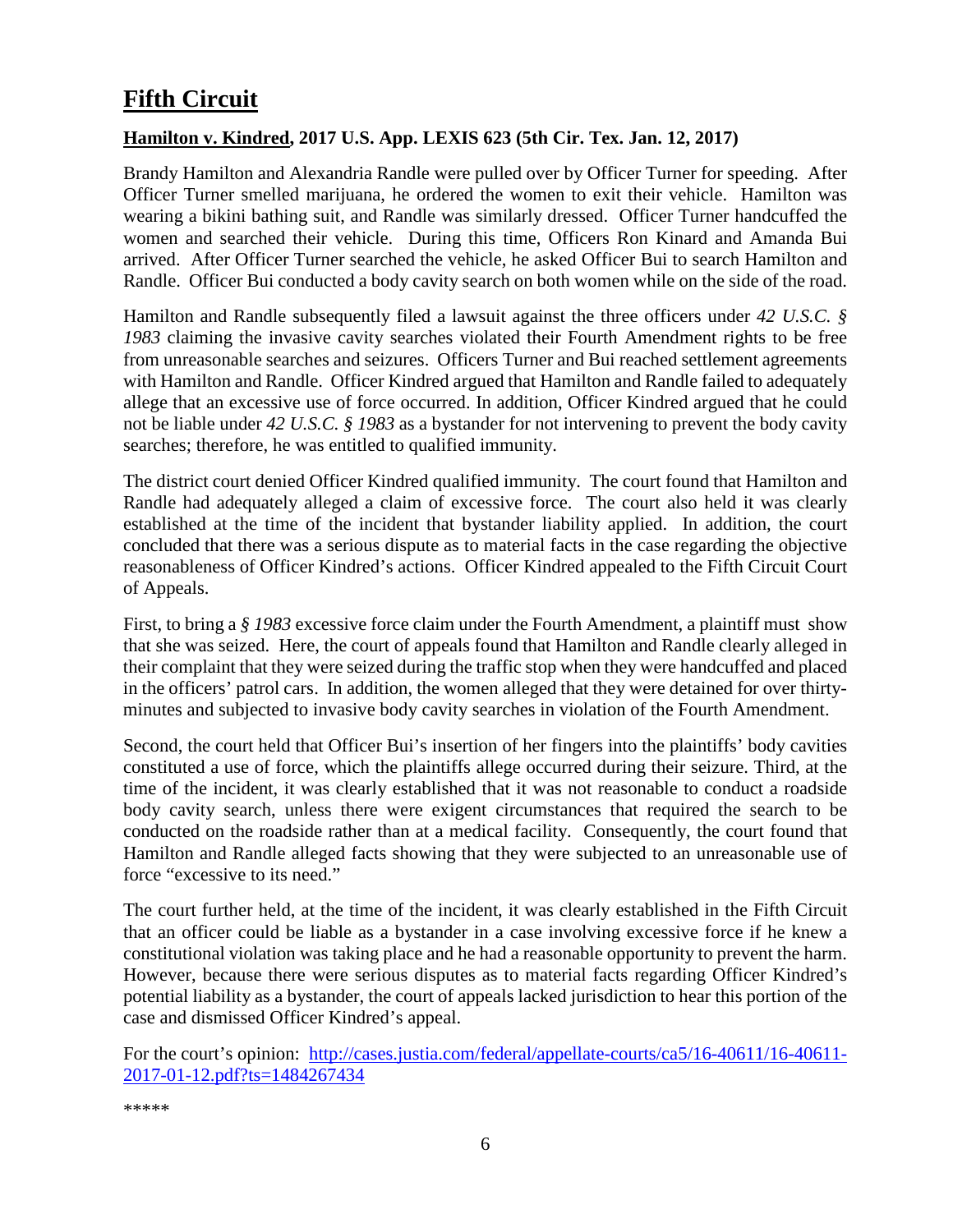# <span id="page-6-0"></span>**Eighth Circuit**

#### <span id="page-6-1"></span>**United States v. Yorgensen, 845 F.3d 908 (8th Cir. Iowa 2017)**

A police officer obtained a warrant to search Yorgensen's apartment for drugs and drug paraphernalia. In his affidavit, the officer stated that in an encounter with Yorgensen earlier that evening, he smelled a strong odor of marijuana coming from "inside the residence and off Mr. Yorgensen." Officers searched Yorgensen's apartment, discovered drugs, and arrested Yorgensen.

Two days later, a state narcotics agent, who was working on a federal drug investigation in which Yorgensen was a suspect, interviewed Yorgensen at the jail, at Yorgensen's request. After the agent advised Yorgensen of his Miranda rights, Yorgensen waived his rights and made incriminating statements concerning the federal investigation against him.

A federal grand jury indicted Yorgensen on several drug related charges.

Yorgensen filed a motion to suppress the physical evidence seized from his home as well as his statements to the agent two days later.

The district court found that the officer's statement concerning the odor of marijuana coming from inside Yorgensen's apartment was untrue and made with reckless disregard for the truth, in violation of the Fourth Amendment. As a result, the court suppressed the physical evidence seized from Yorgensen's apartment as well as the statements he made to the narcotics agent two days later. On appeal, the government challenged the district court's suppression of Yorgensen's statements to the narcotics agent.

The Supreme Court created an exception to the exclusionary rule called the attenuation doctrine. The attenuation doctrine provides that evidence is admissible when the connection between the unconstitutional police conduct and the evidence is remote or had been interrupted by some intervening circumstance. To determine whether the connection between incriminating statements and a Fourth Amendment violation has been broken a court must consider four factors: (1) whether Miranda warnings were provided; (2) the amount of time that passed between the Fourth Amendment violation and the incriminating statements; (3) any intervening circumstances; and (4) the purpose and flagrancy of the officer's misconduct.

In this case, the Eighth Circuit Court of Appeals held that all four factors weighted in favor of not suppressing Yorgensen's statements made to the narcotics agent.

First, at the beginning of the interview, the agent advised Yorgensen of his Miranda rights and Yorgensen provided a written waiver of those rights. Second, more than two days passed between Yorgensen's arrest and the interview by the narcotics agent. The fact that Yorgensen was in custody was not especially relevant, as Yorgensen knew that he was a suspect in a pre-existing federal investigation and Yorgensen requested the interview with the agent. Third, the narcotics agent was from a different agency than the officer that drafted the search warrant affidavit, and neither the agent nor his agency were involved in the initial Fourth Amendment violation. In addition, the video of the interview clearly showed that Yorgensen understood the difference between the federal investigation and the warrant search of his home. Finally, the only untrue statement in the affidavit was when the officer stated that he had smelled the odor of marijuana coming directly from Yorgensen's apartment. Instead, the officer should have stated that he smelled the dissipating odor of marijuana on or around Yorgensen, which the officer believed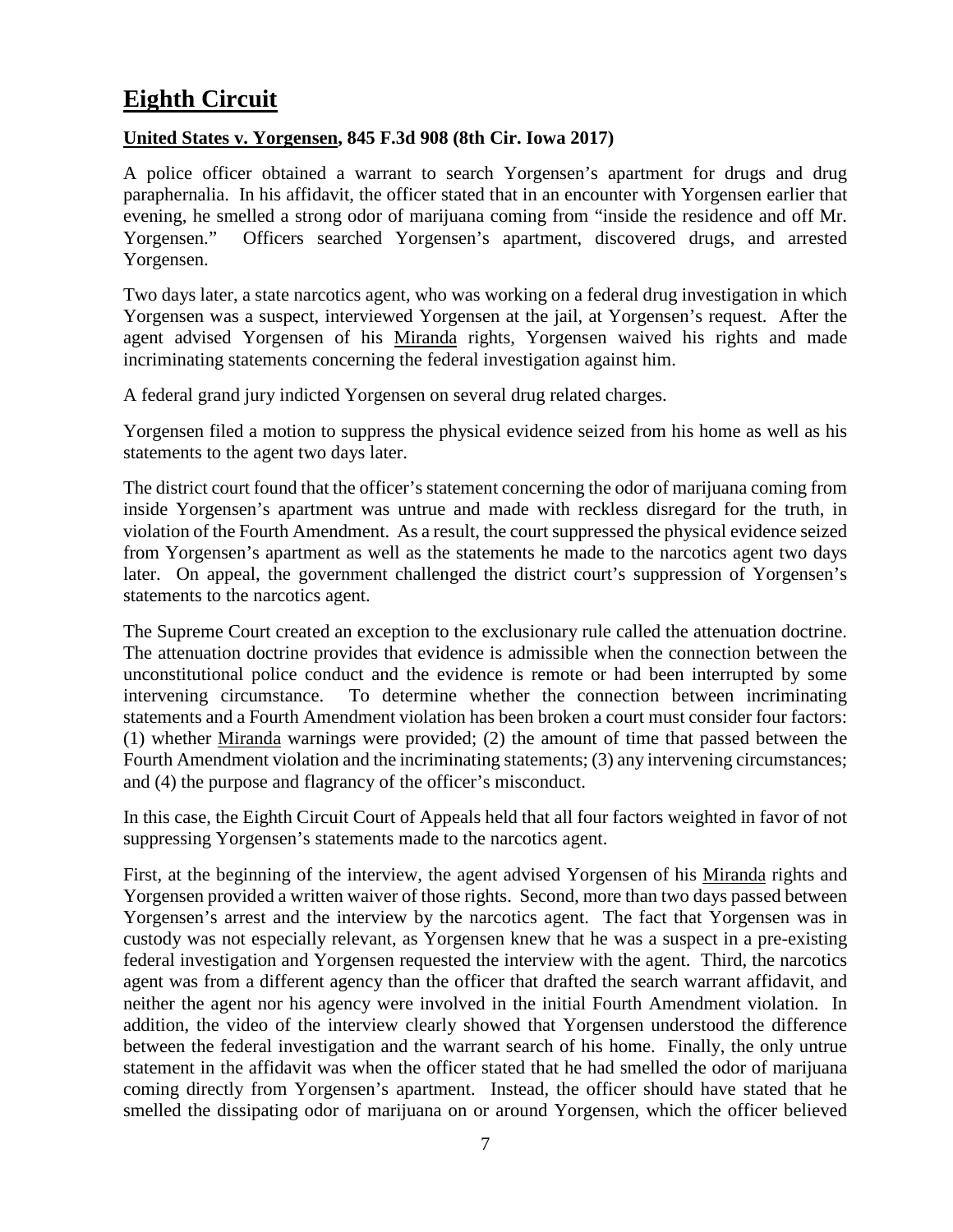came from Yorgensen's apartment. The court concluded that the officer's error was unintentional, and did not rise to the level of purposeful or flagrant misconduct.

For the court's opinion: [http://cases.justia.com/federal/appellate-courts/ca8/16-1109/16-1109-](http://cases.justia.com/federal/appellate-courts/ca8/16-1109/16-1109-2017-01-12.pdf?ts=1484238652) [2017-01-12.pdf?ts=1484238652](http://cases.justia.com/federal/appellate-courts/ca8/16-1109/16-1109-2017-01-12.pdf?ts=1484238652)

\*\*\*\*\*

#### <span id="page-7-0"></span>**United States v. McCoy, 2017 U.S. App. LEXIS 1695 (8th Cir. Minn. Jan. 31, 2017)**

McCoy was convicted of transporting obscene matters, in violation of *18 U.S.C. § 1462*, and sentenced to 18 months' imprisonment and two years' supervised release. By conditions of release, U.S. Probation Officers inspected McCoy's house. One of the officers, who was a specialist in computer-related cases, observed a suspicious amount of computer equipment, including multiple hard drives and at least two custom-built computers. In addition, one of the computers had five hard drives, three configured in a Redundant Array of Independent Disks (RAID). According to the officer, it was unusual for a personal computer user to have a computer with multiple hard drives and especially to use a RAID system. Due to the large amount of equipment, the officers did not examine the computers. However, based on her suspicions, the officer received permission from the district court to seize and review any computer equipment in plain sight or voluntarily provided by McCoy.

The officers seized McCoy's computers and USB drives. A preliminary examination of McCoy's computers revealed child pornography. Officers then obtained a warrant for a complete forensic examination of the hard drives and discovered child pornography videos that had been downloaded after McCoy's date of conviction.

The government charged McCoy with possession of child pornography. At trial, the government introduced recorded calls McCoy made in prison in which he claimed to have removed "everything" from his computer. The jury convicted McCoy, and he appealed, arguing that the warrantless search and seizure of his computers and USB drives was unreasonable under the Fourth Amendment.

The court disagreed. First, the court held that McCoy's conditions of release expressly authorized random inspections of his computer's internet and email usage history by the Pre-Trial Services officers. Second, the search of McCoy's computers did not exceed the scope of the search authorized by the conditions of his release. The officer testified that it was not possible to evaluate McCoy's Internet activity based solely on web-browser activity; therefore, a more thorough examination was necessary. Finally, the court concluded the officers had reasonable suspicion to believe McCoy was engaged in criminal activity. When an officer has reasonable suspicion that a probationer subject to a search condition is involved in criminal activity, an intrusion on the probationer's already diminished privacy interest is reasonable. Here, the court concluded that the officers had reasonable suspicion to seize and search McCoy's computer equipment based on his: (1) prior criminal history; (2) computer sophistication; (3) unusually large number of electronic storage devices; (4) sophisticated RAID array; and (5) statements about erasing pornography from his computers.

For the court's opinion: [http://cases.justia.com/federal/appellate-courts/ca8/16-1853/16-1853-](http://cases.justia.com/federal/appellate-courts/ca8/16-1853/16-1853-2017-01-31.pdf?ts=1485880251) [2017-01-31.pdf?ts=1485880251](http://cases.justia.com/federal/appellate-courts/ca8/16-1853/16-1853-2017-01-31.pdf?ts=1485880251)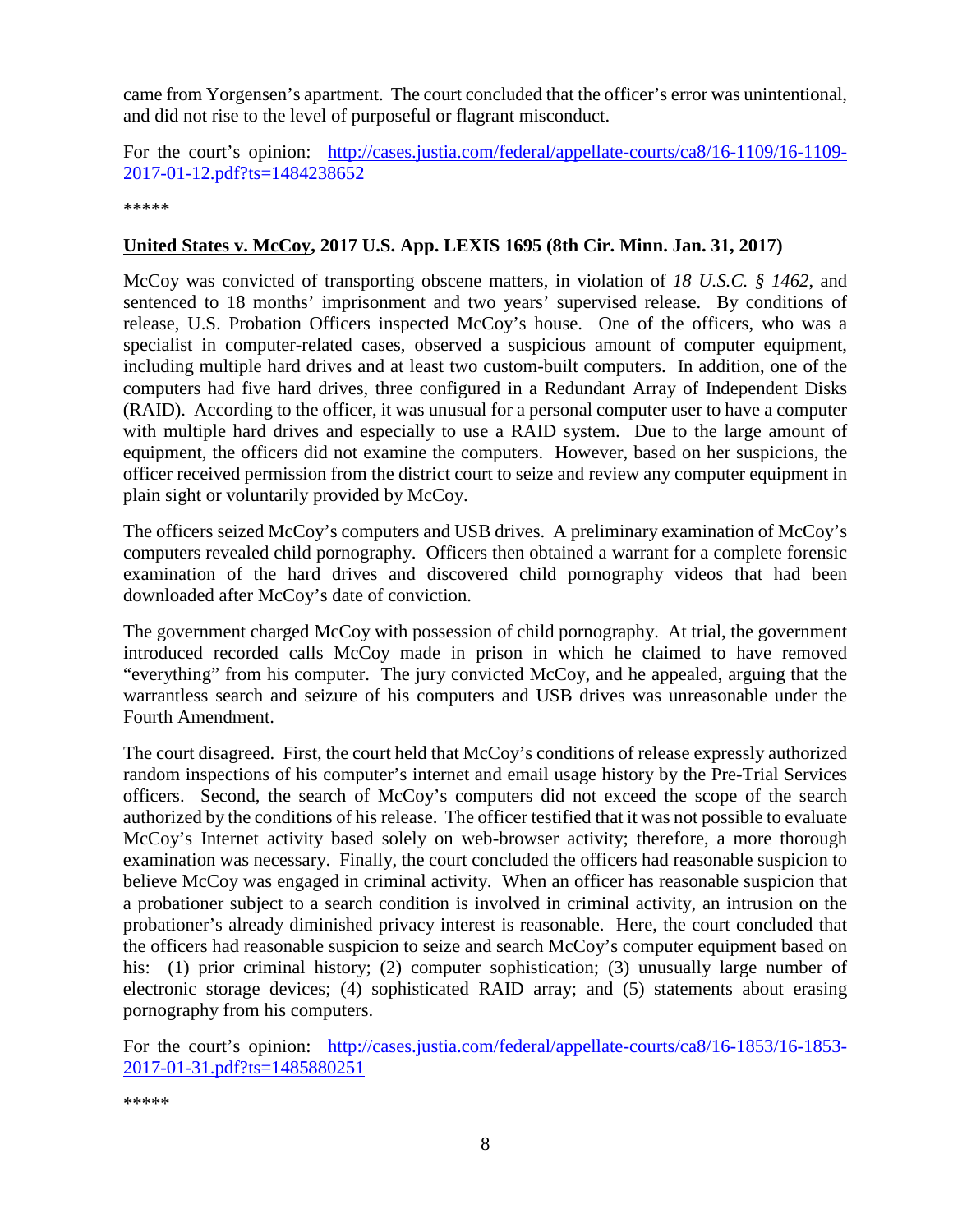# <span id="page-8-0"></span>**Tenth Circuit**

#### <span id="page-8-1"></span>**United States v. Juszczyk, 844 F.3d 1213 (10th Cir. Kan. 2017)**

Tina Giger gave Juszczyk permission to repair his motorcycle in her backyard. A concerned neighbor contacted the police who went to investigate. When officers responded, Juszczyk threw his backpack onto the roof of Giger's house. Officers retrieved the backpack and searched it. The backpack contained methamphetamine, a firearm, and documents bearing Juszczyk's name. Officers arrested Juszczyk.

Juszczyk argued that the warrantless search of his backpack violated the Fourth Amendment.

The court disagreed, holding that Juszczyk lost any reasonable expectation of property he had in the backpack when he threw it on the roof of Giger's house. As a result, the court found that the backpack was abandoned property; therefore, the officers did not violate the Fourth Amendment when they searched it.

For the court's opinion: [http://cases.justia.com/federal/appellate-courts/ca10/15-3323/15-3323-](http://cases.justia.com/federal/appellate-courts/ca10/15-3323/15-3323-2017-01-03.pdf?ts=1483466500)15-3323-15-3323-15-3323-15-3323-15-3323-15-3323-15-3323-15-3323-15-3323-15-3323-15-3323-15-3323-15-3323-15-3323-15-3323-15-3323 [2017-01-03.pdf?ts=1483466500](http://cases.justia.com/federal/appellate-courts/ca10/15-3323/15-3323-2017-01-03.pdf?ts=1483466500)

\*\*\*\*\*

#### <span id="page-8-2"></span>**Vogt v. City of Hays, 844 F.3d 1235 (10th Cir. Kan. 2017)**

Vogt was employed as a police officer with the City of Hays. Vogt applied for a position with the City of Haysville's police department. During Haysville's hiring process, Vogt disclosed that he had kept a knife obtained in the course of his work as a Hays police officer.

Haysville offered Vogt a job on the condition that Vogt report his acquisition of the knife to the Hays police Department. Vogt complied with this request and submitted a brief report concerning his possession of the knife. Vogt then provided the City of Hays with a two-week notice of resignation, planning to accept the new job with Haysville.

In the meantime, the Hays police chief began an internal investigation into Vogt's possession of the knife. In addition, Vogt was required by the Hays Police Department to give a more detailed statement concerning the knife in order to keep his job. Vogt complied, and the Hays police department used Vogt's statement to obtain additional evidence.

Based on Vogt's statements and the additional evidence, the Hays police chief asked the Kansas Bureau of Investigation to start a criminal investigation. The criminal investigation caused the Haysville Police Department to withdraw its job offer to Vogt.

Vogt was later charged in Kansas state court with two felony counts related to his possession of the knife. Following a probable cause hearing, the state district court determined that probable cause was lacking and dismissed the charges.

Vogt filed a lawsuit under *42 U.S.C. § 1983* against the City of Hays, the City of Haysville and four police officers. Vogt claimed that the use of his compelled statements: (1) to start an investigation leading to the discovery of additional evidence concerning the knife, (2) to initiate a criminal investigation, (3) to bring criminal charges, and (4) to support the prosecution during the probable cause hearing violated his Fifth Amendment right against self-incrimination.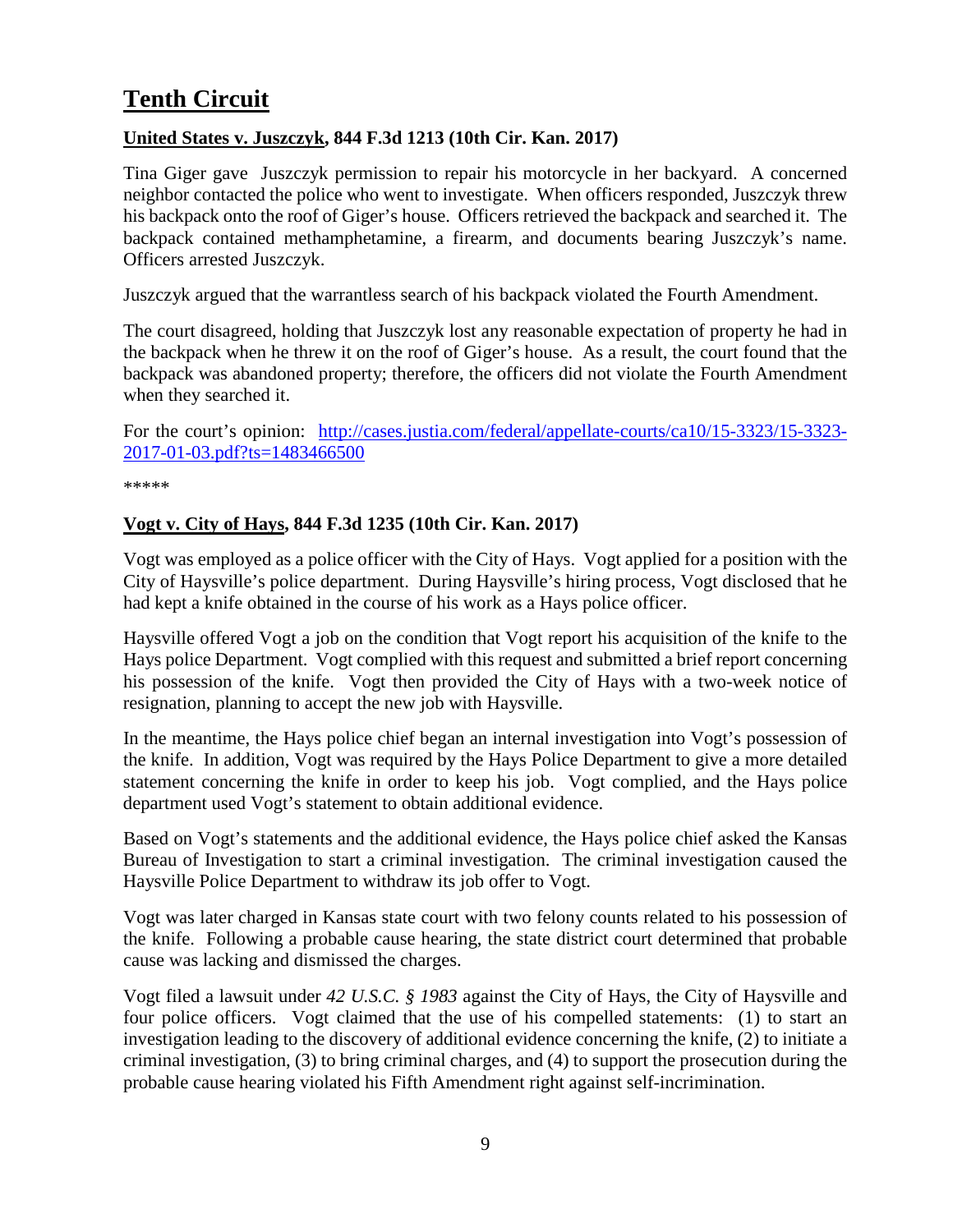The Fifth Amendment, which applies to the states through incorporation of the Fourteenth Amendment, protects individuals from being compelled to incriminate themselves in any criminal case. This amendment prohibits the government from compelling law enforcement officers to make incriminating statements in the course of their employment. As a law enforcement officer, Vogt was protected under the Fifth Amendment against the use of his compelled statements in a criminal case.

First, the district court held that Vogt had not stated a valid claim under the Fifth Amendment because the incriminating statements were never used against him at trial. While the United States Supreme Court has not conclusively defined the scope of a "criminal case" under the Fifth Amendment, the Tenth Circuit Court of Appeals disagreed and held that the phrase "criminal case" includes probable cause hearings as well as trials.<sup>[1](#page-9-1)</sup> As a result, the court concluded that Vogt had adequately alleged a Fifth Amendment violation consisting of the use of his compelled statements in a criminal case.

Second, the court held that the four police officers were entitled to qualified immunity. Until its holding in this case, the court noted that it was not clearly established in the Tenth Circuit if the term "criminal case" included pre-trial proceedings such as probable cause hearings. Consequently, when the police officers acted, they could not have known that the Fifth Amendment would be violated by the eventual use of Vogt's compelled statements to develop investigatory leads, initiate a criminal investigation, bring charges, or support the prosecution in a probable cause hearing.

Third, the court affirmed the district court's dismissal of Vogt's claim against Haysville. Vogt claimed that Haysville offered him a job, but only if he told the Hays police department about the acquisition of the knife. Vogt argued that this condition compelled him to make incriminating statements to the City of Hays.

The court disagreed, holding that the condition on the job offer to Vogt was not coercive and did not compel Vogt to make incriminating statement to the City of Hays. Vogt was never an employee of Haysville, and his conditional job offer did not threaten the loss of livelihood or an existing job. If Vogt had not wanted to incriminate himself, the court reasoned that Vogt could have declined the job offer and continued working for the Hays police department.

Fourth, the court disagreed with the district court and held that Vogt had adequately alleged in his complaint the City of Hays used his compelled statements to cause a criminal investigation to be launched against him.

Finally, the court held that Vogt adequately alleged in his complaint that the Hays chief of police was the final policy making authority for the city concerning employee discipline within the police department. As a result, the court concluded that the City of Hays could be found liable for the actions of the police chief in this case.

For the court's opinion: [http://cases.justia.com/federal/appellate-courts/ca10/15-3266/15-3266-](http://cases.justia.com/federal/appellate-courts/ca10/15-3266/15-3266-2017-01-04.pdf?ts=1483556466) [2017-01-04.pdf?ts=1483556466](http://cases.justia.com/federal/appellate-courts/ca10/15-3266/15-3266-2017-01-04.pdf?ts=1483556466)

<span id="page-9-1"></span><span id="page-9-0"></span><sup>&</sup>lt;sup>1</sup> With this decision, the Tenth Circuit joins the Second, Seventh, and Ninth Circuits, concluding that the right against self-incrimination is more than a trial right.